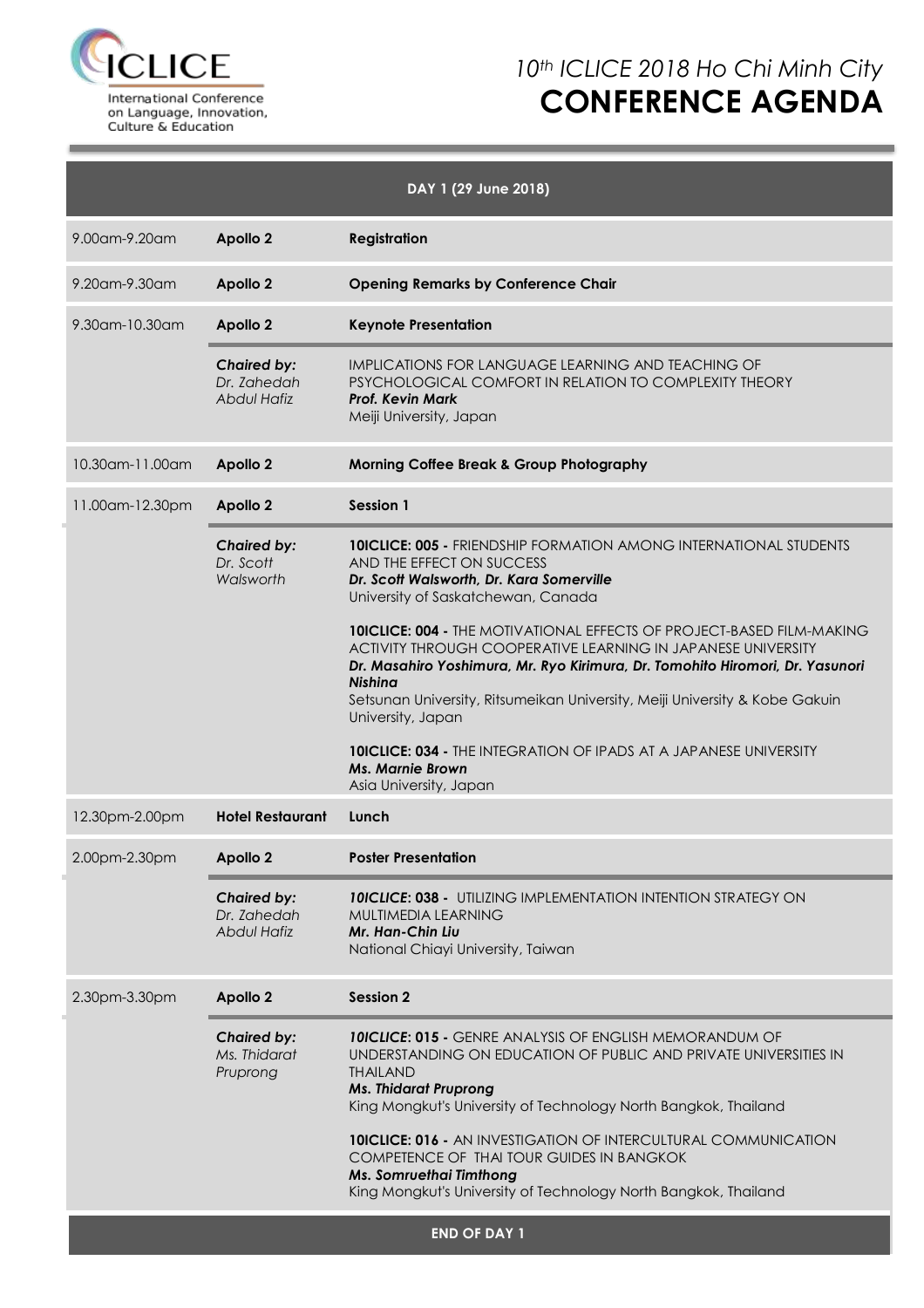

# *10th ICLICE 2018 Ho Chi Minh City* **CONFERENCE AGENDA**

| DAY 2 (30 June 2018) |                                                         |                                                                                                                                                                                                                                                                                                                                                                                                                       |  |  |  |  |
|----------------------|---------------------------------------------------------|-----------------------------------------------------------------------------------------------------------------------------------------------------------------------------------------------------------------------------------------------------------------------------------------------------------------------------------------------------------------------------------------------------------------------|--|--|--|--|
| 9.30am-10.00am       | <b>Apollo 2</b>                                         | <b>Registration</b>                                                                                                                                                                                                                                                                                                                                                                                                   |  |  |  |  |
| 10.00am-11.00am      | <b>Apollo 2</b>                                         | Session 3                                                                                                                                                                                                                                                                                                                                                                                                             |  |  |  |  |
|                      | <b>Chaired by:</b><br>Assoc. Prof. Dr.<br>Yoko Ichiyama | <b>10ICLICE: 014 - THE DEVELOPMENT OF AN ITEM BANK TO ASSESS ENGLISH</b><br><b>GRAPHOPHONEMIC AWARENESS OF JAPANESE TERTIARY-LEVEL STUDENTS</b><br>Assoc. Prof. Dr. Yoko Ichiyama<br>Toho University, Japan<br><b>10ICLICE: 017 - CHALLENGES OF THE ENGLISH CLASSROOMS WITH SPECIAL</b><br>REFERENCE TO NORTHEAST INDIA<br>Assoc. Prof. Nandita Baishya<br>Dibru College, India                                       |  |  |  |  |
| 11.00 am - 11.30 am  | <b>Apollo 2</b>                                         | <b>Morning Coffee Break</b>                                                                                                                                                                                                                                                                                                                                                                                           |  |  |  |  |
| 11.30am-12.30pm      | <b>Apollo 2</b>                                         | <b>Session 4</b>                                                                                                                                                                                                                                                                                                                                                                                                      |  |  |  |  |
|                      | <b>Chaired by:</b><br>Dr. Nathan Brian<br>Jones         | <b>10ICLICE: 018 - PREPARING LOCAL STUDENTS TO BECOME COLLEGE-LEVEL</b><br>WRITERS<br>Dr. Nathan Brian Jones<br>Johnson County Community College, USA<br><b>10ICLICE: 021 - STUDENT PERCEPTIONS OF RESPONSIBILITY FOR THEIR OWN</b><br>LEARNING AND FOR SUPPORTING PEERS LEARNING IN A PROJECT-BASED<br>LEARNING ENVIRONMENT<br>Dr. Nader Ayish<br>Khalifa University of Science and Technology, United Arab Emirates |  |  |  |  |
| 12.30pm-2.00pm       | <b>Hotel Restaurant</b>                                 | Lunch                                                                                                                                                                                                                                                                                                                                                                                                                 |  |  |  |  |
| 2.00pm-9.30pm        | <b>Hotel Lobby</b>                                      | <b>City Tour &amp; Dinner Cruies</b>                                                                                                                                                                                                                                                                                                                                                                                  |  |  |  |  |
|                      |                                                         | Gather at Liberty Central Hotel Lobby<br>War Remnants Museum<br><b>Reunification Palace</b><br><b>Central Post Office</b><br>Notre-Dame Cathedral<br>Dong Khoi Street<br>Opera House<br>Saigon River Cruise (Dinner)<br>Return to Liberty Central Hotel Lobby<br>Please visit https://icsai.org/iclice11/tour-itinerary/ for booking and more<br>information.                                                         |  |  |  |  |

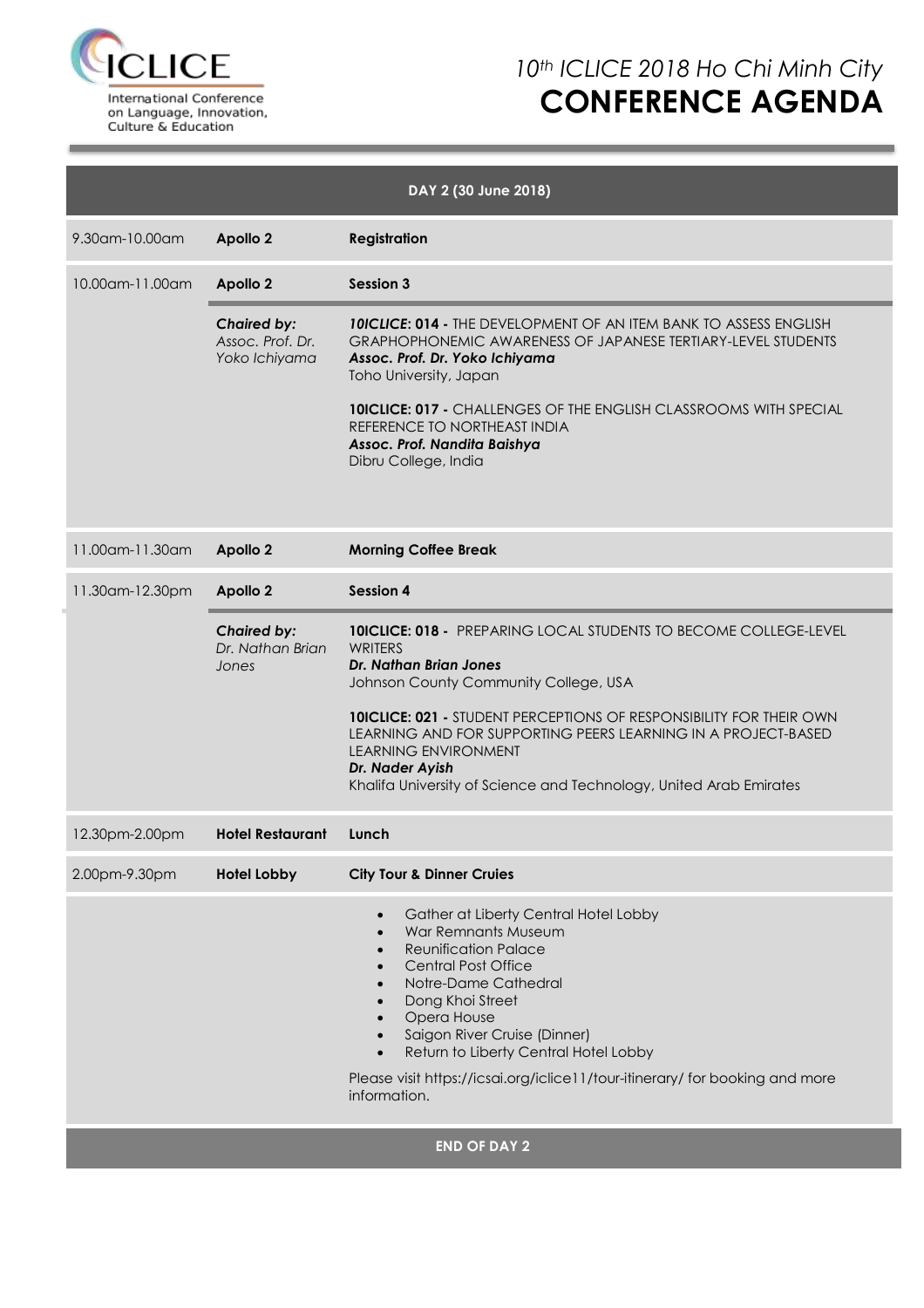

on Language, Innovation, Culture & Education

### *10th ICLICE 2018 Ho Chi Minh City* **TABLE VIEW**

Day 1

| 9.00-9.20    | 9.20-10.30                                                                                                                                                                                                                                              |                                             | 11.00-12.30                                                                                                                                                                                                                                                                                                                                                                                                        |       | 2.00-2.30                                                                                                                                                                                                                                        | 2.30-3.30                                                                                                                                                                                                                                                                                              |
|--------------|---------------------------------------------------------------------------------------------------------------------------------------------------------------------------------------------------------------------------------------------------------|---------------------------------------------|--------------------------------------------------------------------------------------------------------------------------------------------------------------------------------------------------------------------------------------------------------------------------------------------------------------------------------------------------------------------------------------------------------------------|-------|--------------------------------------------------------------------------------------------------------------------------------------------------------------------------------------------------------------------------------------------------|--------------------------------------------------------------------------------------------------------------------------------------------------------------------------------------------------------------------------------------------------------------------------------------------------------|
| Registration | <b>Opening Remarks</b>                                                                                                                                                                                                                                  |                                             | Session 1                                                                                                                                                                                                                                                                                                                                                                                                          |       | <b>Poster Presentation</b>                                                                                                                                                                                                                       | Session 2                                                                                                                                                                                                                                                                                              |
|              | <b>KEYNOTE PRESENTATION</b><br><b>IMPLICATIONS FOR</b><br><b>LANGUAGE LEARNING AND</b><br><b>TEACHING OF</b><br><b>PSYCHOLOGICAL</b><br><b>COMFORT IN RELATION TO</b><br><b>COMPLEXITY THEORY</b><br><b>Prof. Kevin Mark</b><br>Meiji University, Japan |                                             | <b>10ICLICE: 005 - FRIENDSHIP</b><br><b>FORMATION AMONG</b><br><b>INTERNATIONAL STUDENTS</b><br>AND THE EFFECT ON<br><b>SUCCESS</b><br>Dr. Scott Walsworth, Dr.<br><b>Kara Somerville</b><br>University of Saskatchewan,<br>Canada                                                                                                                                                                                 |       | <b>10ICLICE: 004 - THE</b><br><b>MOTIVATIONAL EFFECTS OF</b><br>PROJECT-BASED FILM-<br><b>MAKING ACTIVITY</b><br><b>THROUGH COOPERATIVE</b><br>LEARNING IN JAPANESE<br><b>UNIVERSITY</b><br>Dr. Masahiro Yoshimura<br>Setsunan University, Japan | <b>10ICLICE: 015 - GENRE</b><br><b>ANALYSIS OF ENGLISH</b><br><b>MEMORANDUM OF</b><br><b>UNDERSTANDING ON</b><br><b>EDUCATION OF PUBLIC</b><br>AND PRIVATE UNIVERSITIES<br><b>IN THAILAND</b><br><b>Ms. Thidarat Pruprong</b><br>King Mongkut's University of<br>Technology North Bangkok,<br>Thailand |
|              |                                                                                                                                                                                                                                                         | Group Photography<br>Morning Coffee Break & | <b>10ICLICE: 004 - THE</b><br><b>MOTIVATIONAL EFFECTS OF</b><br><b>PROJECT-BASED FILM-</b><br><b>MAKING ACTIVITY</b><br><b>THROUGH COOPERATIVE</b><br>LEARNING IN JAPANESE<br><b>UNIVERSITY</b><br>Dr. Masahiro Yoshimura.<br>Mr. Ryo Kirimura, Dr.<br>Tomohito Hiromori, Dr.<br><b>Yasunori Nishina</b><br>Setsunan University,<br>Ritsumeikan University, Meiji<br>University & Kobe Gakuin<br>University, Japan | Lunch | 10ICLICE: 038 - UTILIZING<br><b>IMPLEMENTATION</b><br><b>INTENTION STRATEGY ON</b><br>MULTIMEDIA LEARNING<br>Mr. Han-Chin Liu<br>National Chiayi University,<br>Taiwan                                                                           | <b>10ICLICE: 016 - AN</b><br><b>INVESTIGATION OF</b><br>INTERCULTURAL<br><b>COMMUNICATION</b><br><b>COMPETENCE OF THAI</b><br><b>TOUR GUIDES IN BANGKOK</b><br>Ms. Somruethai Timthong<br>King Mongkut's University of<br>Technology North Bangkok,<br><b>Thailand</b>                                 |
|              |                                                                                                                                                                                                                                                         |                                             | <b>10ICLICE: 034 - THE</b><br><b>INTEGRATION OF IPADS AT</b><br>A JAPANESE UNIVERSITY<br><b>Ms. Marnie Brown</b><br>Asia University, Japan                                                                                                                                                                                                                                                                         |       |                                                                                                                                                                                                                                                  |                                                                                                                                                                                                                                                                                                        |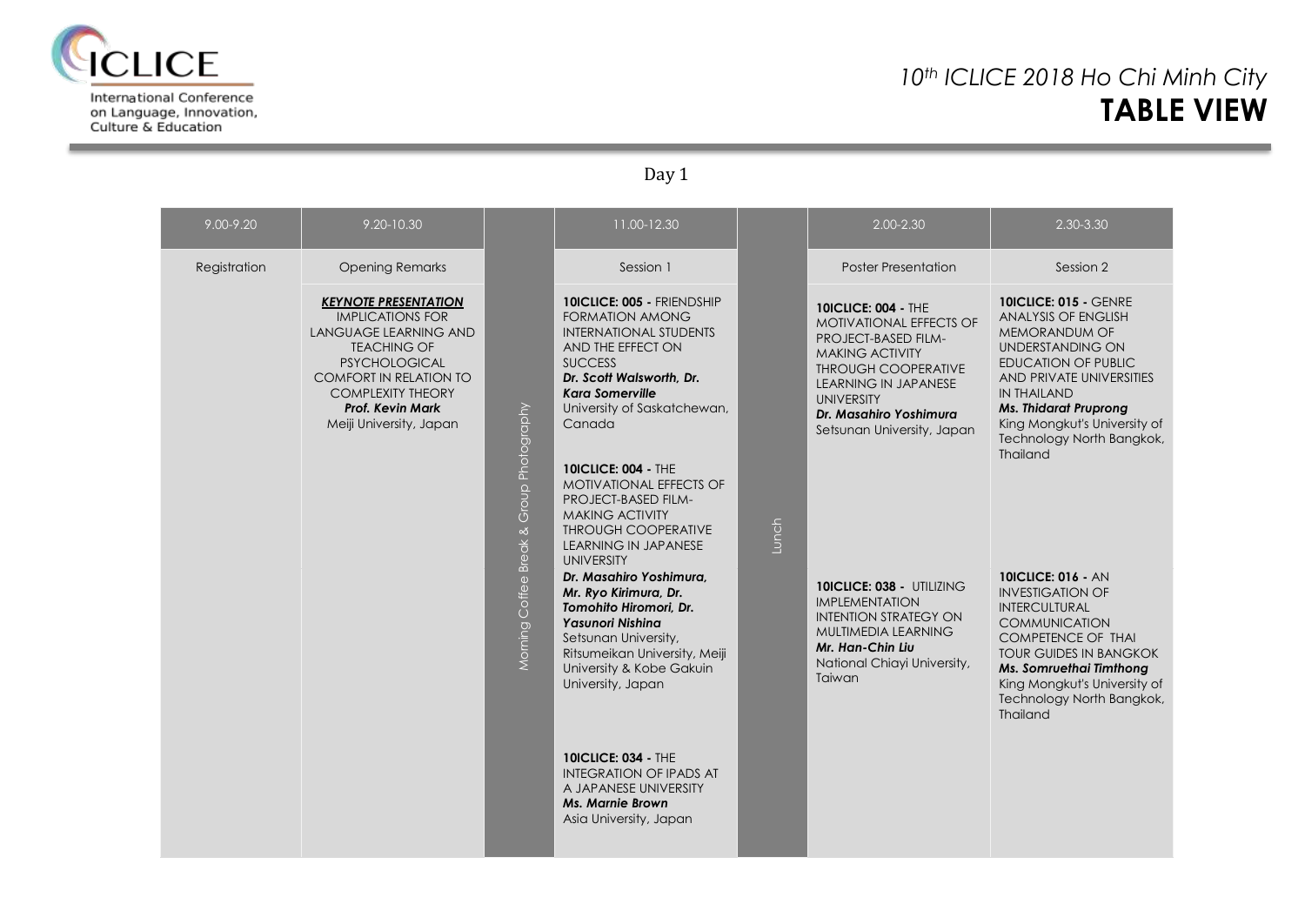

on Language, Innovation, Culture & Education

### Day 2

| 9.30-10.00   | 10.00-11.00                                                                                                                                                                                                                                                                                                                                      |              | 11.30-12.30                                                                                                                                                                                                                                                                                                |       | 2.00-9.30                                                                                                                                                                                                                                                                                         |                                                                                                                      |  |
|--------------|--------------------------------------------------------------------------------------------------------------------------------------------------------------------------------------------------------------------------------------------------------------------------------------------------------------------------------------------------|--------------|------------------------------------------------------------------------------------------------------------------------------------------------------------------------------------------------------------------------------------------------------------------------------------------------------------|-------|---------------------------------------------------------------------------------------------------------------------------------------------------------------------------------------------------------------------------------------------------------------------------------------------------|----------------------------------------------------------------------------------------------------------------------|--|
| Registration | Session 3                                                                                                                                                                                                                                                                                                                                        |              | Session 4                                                                                                                                                                                                                                                                                                  |       | City Tour                                                                                                                                                                                                                                                                                         | <b>Dinner Cruise</b>                                                                                                 |  |
|              | <b>10ICLICE: 014 - THE</b><br>DEVELOPMENT OF AN ITEM<br><b>BANK TO ASSESS ENGLISH</b><br><b>GRAPHOPHONEMIC</b><br>AWARENESS OF JAPANESE<br><b>TERTIARY-LEVEL STUDENTS</b><br>Assoc. Prof. Dr. Yoko Ichiyama<br>Toho University, Japan<br>10ICLICE: 017 - CHALLENGES OF<br>THE ENGLISH CLASSROOMS WITH<br>SPECIAL REFERENCE TO<br>NORTHEAST INDIA | <b>Break</b> | <b>10ICLICE: 018 - PREPARING LOCAL</b><br>STUDENTS TO BECOME COLLEGE-<br>LEVEL WRITERS<br><b>Dr. Nathan Brian Jones</b><br>Johnson County Community<br>College, USA<br><b>10ICLICE: 021 - STUDENT</b><br>PERCEPTIONS OF RESPONSIBILITY FOR<br>THEIR OWN LEARNING AND FOR<br>SUPPORTING PEERS LEARNING IN A | Lunch | Gather at Liberty<br>$\bullet$<br>Central Hotel<br>Lobby<br>War Remnants<br>$\bullet$<br><b>Museum</b><br>Reunification<br>$\bullet$<br>Palace<br><b>Central Post</b><br>$\bullet$<br>Office<br>Notre-Dame<br>$\bullet$<br>Cathedral<br>Dong Khoi Street<br>$\bullet$<br>Opera House<br>$\bullet$ | Saigon River<br>$\bullet$<br>Cruise<br>Dinner (on board)<br>$\bullet$<br>Return to Liberty<br>Central Hotel<br>Lobby |  |
|              | Assoc. Prof. Nandita Baishya<br>Dibru College, India                                                                                                                                                                                                                                                                                             |              | PROJECT-BASED LEARNING<br><b>ENVIRONMENT</b><br>Dr. Nader Ayish<br>Khalifa University of Science and<br>Technology, United Arab Emirates                                                                                                                                                                   |       |                                                                                                                                                                                                                                                                                                   |                                                                                                                      |  |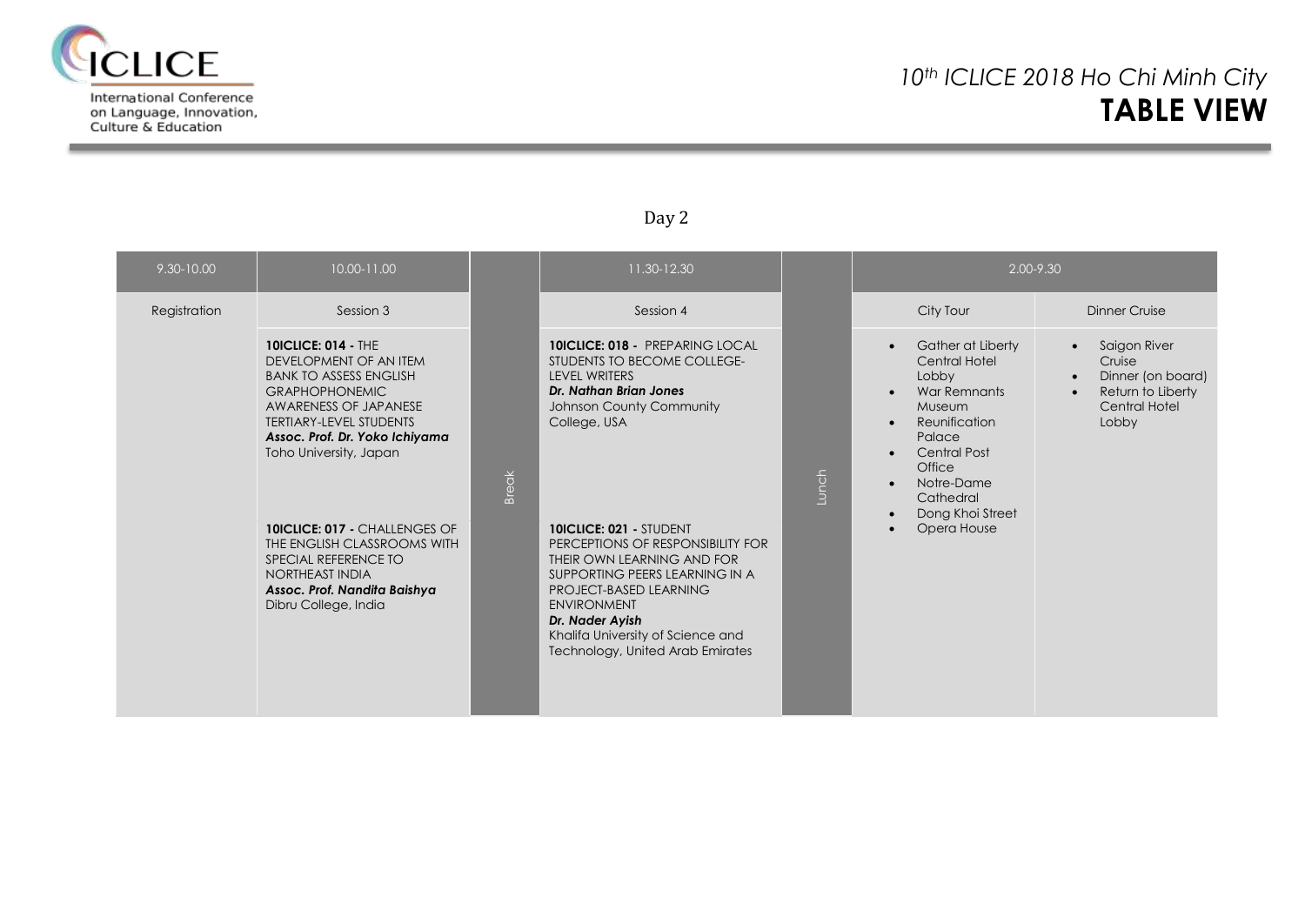

# *10th ICLICE 2018 Ho Chi Minh City* **GENERAL INFORMATION**

**1.** 10th ICLICE 2018 will be held on 29-30 June 2018 at the following venue:

#### **LIBERTY CENTRAL SAIGON CITYPOINT HOTEL**

59-61 Pasteur Street, District 1 Ho Chi Minh City, Vietnam Tel: +84 8 3822 5678 Email: frontdesk.lcp@libertyhotels.com.vn

#### **2. Collection of Conference Kits**

- The registration desk will commence operations at 9.00am on the first day and 9.30am on the second day. Participants may choose any of these days to register and collect their conference kits.
- The conference kit (including ID tags, certificates and proceedings CD-ROM) may only be collected if full payment has been made.
- Participants who have registered under the student category may be asked to show their original Student ID cards before collecting their conference kits.
- Participants are encouraged to inform the secretariat in advance if they are planning to skip any of the days or parts of the event. This is to ensure that all resources are being allocated optimally and to avoid wastage of food.

#### **3. Oral Presentation Sessions**

- Papers must be presented in the sequence shown in the schedule above without any breaks in between.
- Each presenter will be allocated 30 minutes for to present a paper.
- At least 10 minutes out of this time must be allocated for Q&A and/or discussion with the audience, preferably at the end of the presentation.
- Featured papers will be given another 5 minutes in addition to the initial 30 minutes. Presenters will be informed via email if their respective papers have been selected.
- Any swapping of slots, even if mutually agreed between presenters, must be approved by the secretariat.

#### **4. Poster Presentation Sessions**

- All posters will be displayed at a designated section in the vicinity of the conference halls.
- Posters must be handed to the secretariat for display no later than 10.30am on 29th June.
- Presenters who opted for the poster method are responsible in ensuring that the posters meet the event requirements. Please visit the conference website for poster dimensions.
- A viewing and Q&A session will be held during the afternoon coffee break in Apollo 2 at 11.30am on 30th June.

#### **5. Coffee Breaks and Lunch**

- All refreshments will be served outside the conference hall during the break times shown in the schedule.
- Lunch will be served at the hotel restaurant. Participants are required to display their conference identification tags in order to be seated.
- Meals are strictly for registered participants only. Additional seats at the restaurant (e.g. for spouses or friends) can be booked at USD35 per person per day before 29 June 2018.